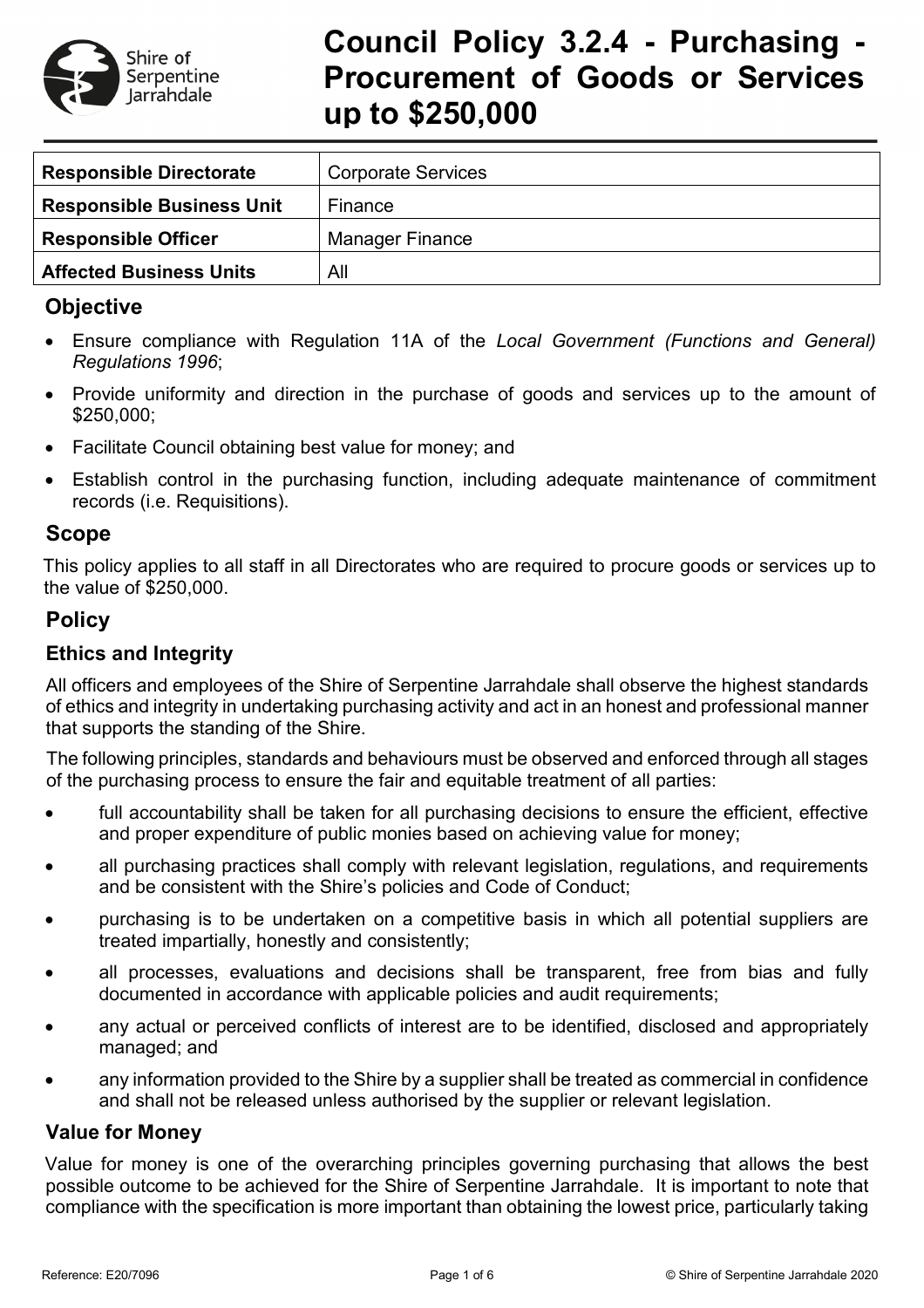

into account user requirements, quality standards, sustainability, life cycle costing and service benchmarks.

An assessment of the best value for money outcome for any purchasing shall consider:

- all relevant whole-of-life costs and benefits including transaction costs associated with acquisition, delivery, distribution, as well as other costs such as but not limited to holding costs, consumables, deployment, maintenance and disposal;
- the technical merits of the goods or services being offered in terms of compliance with specifications, contractual terms and conditions and any relevant methods of assuring quality;
- financial viability and capacity to supply without risk of default (competency of the prospective suppliers in terms of managerial and technical capabilities and compliance history); and
- a strong element of competition in the allocation of orders or the awarding of contracts. This is achieved by obtaining a sufficient number of competitive quotations wherever practicable.

Where a higher priced conforming quote is recommended, there shall be clear and demonstrable benefits over and above the lowest total priced, conforming quote.

#### **Underlying Principles**

- 1. All purchases must be made in accordance with the *Local Government Act 1995* and relevant Regulations made under that, or any other Act, and relevant Delegations determined by the Council and / or Chief Executive Officer.
- 2. All employees of the Shire shall observe the highest standards of ethics and integrity in undertaking purchasing activity and act in an honest and professional manner.
- 3. Full accountability shall be taken for all purchasing decisions to ensure the efficient, effective and proper expenditure of public monies based on achieving value for money.
- 4. All processes, evaluations and decisions shall be transparent, free from bias and appropriately documented to ensure processes and decisions are able to be assessed and audited as required to ensure compliance with this policy.
- 5. Any employee who has an actual or perceived conflict of interest must disclose the interest, in writing, and may not exercise any discretion allowed by this policy without the prior approval of the Chief Executive Officer. Approval to exercise a discretion when an actual or perceived conflict of interest may exist, is to be sought via a memorandum to the Chief Executive Officer prior to raising a purchase order and the creditor being appointed to carry out works. The memo, if approved, is to be uploaded and attached to the requisition within the purchasing program.

#### **Purchasing Thresholds**

The Shire must comply with all requirements, including purchasing thresholds and processes, as prescribed within the Regulations, this Policy and associated purchasing procedures in effect at the Shire.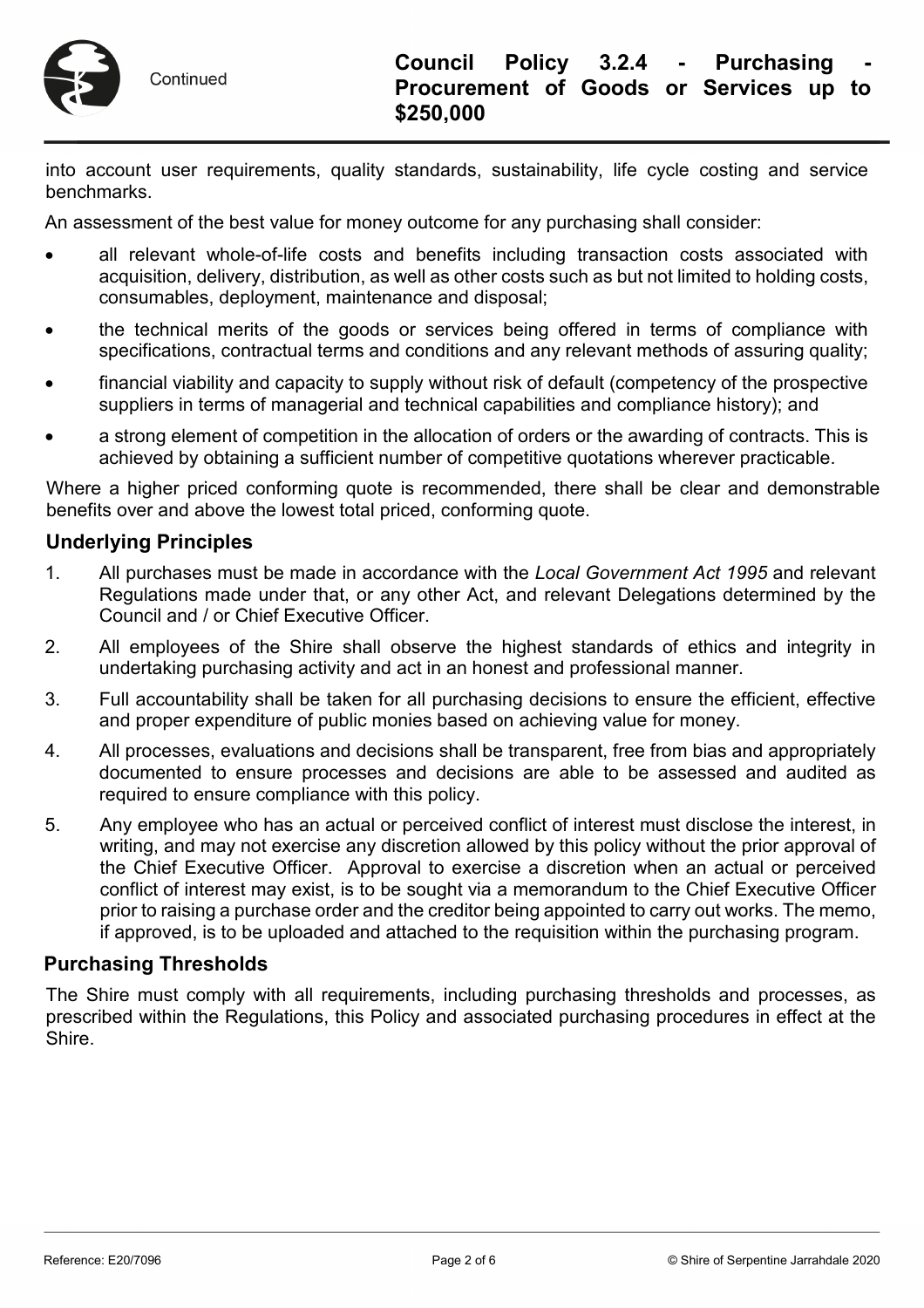

| <b>Monetary Threshold</b><br>(ex GST) | <b>Supply Methodology</b>                                                                                                                                         |  |  |
|---------------------------------------|-------------------------------------------------------------------------------------------------------------------------------------------------------------------|--|--|
| Up to \$5,000                         | Direct purchase from supplier seeking at least one verbal quotation.                                                                                              |  |  |
| $$5,001 - $75,000$                    | Seek at least three written quotations from the marketplace.                                                                                                      |  |  |
| $$75,001 - $250,000$                  | Procurement to undertake a formal Request for Quote (RFQ) requesting a<br>minimum of three responses containing price and specification of goods<br>and services. |  |  |

*Note*: The supply of goods or services can be obtained through Western Australia Local Government Association (WALGA) or State and Commonwealth (CUA's) as an exemption to the above requirements in which case a minimum of three quotes is required for purchases over \$5,000.

#### **State Government Common Use Agreements and WALGA Preferred Supplier Program**

Employees are encouraged to make use of state government supply contracts (Common Use Agreements) and WALGA's Preferred Supplier Program for goods and services where possible - as these items have been the subject of a competitive tendering process prior to their inclusion on the relevant government supply contract. As such they may offer administrative cost savings. Purchases made through the Common Use Agreements and Preferred Supplier Program are exempt from the tendering process as per the *Local Government (Functions and Generals) Regulations 1996 – Part 4* however the purchasing threshold processes apply.

A further exception to the above exempt quotation requirements applies when legal representation or advice is sought through the WALGA preferred supply panel. In this case, competitive quotation requirements do not apply and the preferred supplier may be procured on WALGA rates.

#### **Sole Source**

A sole source of supply arrangement requires approval where the:

- Purchasing value is estimated to be over \$5,000; and
- Market testing process and outcomes of supplier assessments have been documented, inclusive of a rationale for why the supply is determined as unique and cannot be sourced through more than one supplier. The Sole Source Form is to be signed off by your Director and then forwarded to the Chief Executive Officer for final approval.

#### **Variations**

Where a purchase order has been issued for the procurement of goods or services and it is identified that a variation to the original quoted price is required, the original purchase order plus the value of the variation, cumulatively needs to be appropriately authorised.

For example, a purchase order has been issued for \$30,000 for agreed works. The purchase order has been authorised by the Coordinator/Manager (in accordance with their authorisation limit), a variation of \$10,000 is required. The project now totals \$40,000 and therefore the Director (in accordance with their authorisation limit) is required to authorise the purchase order for the variation of \$10,000.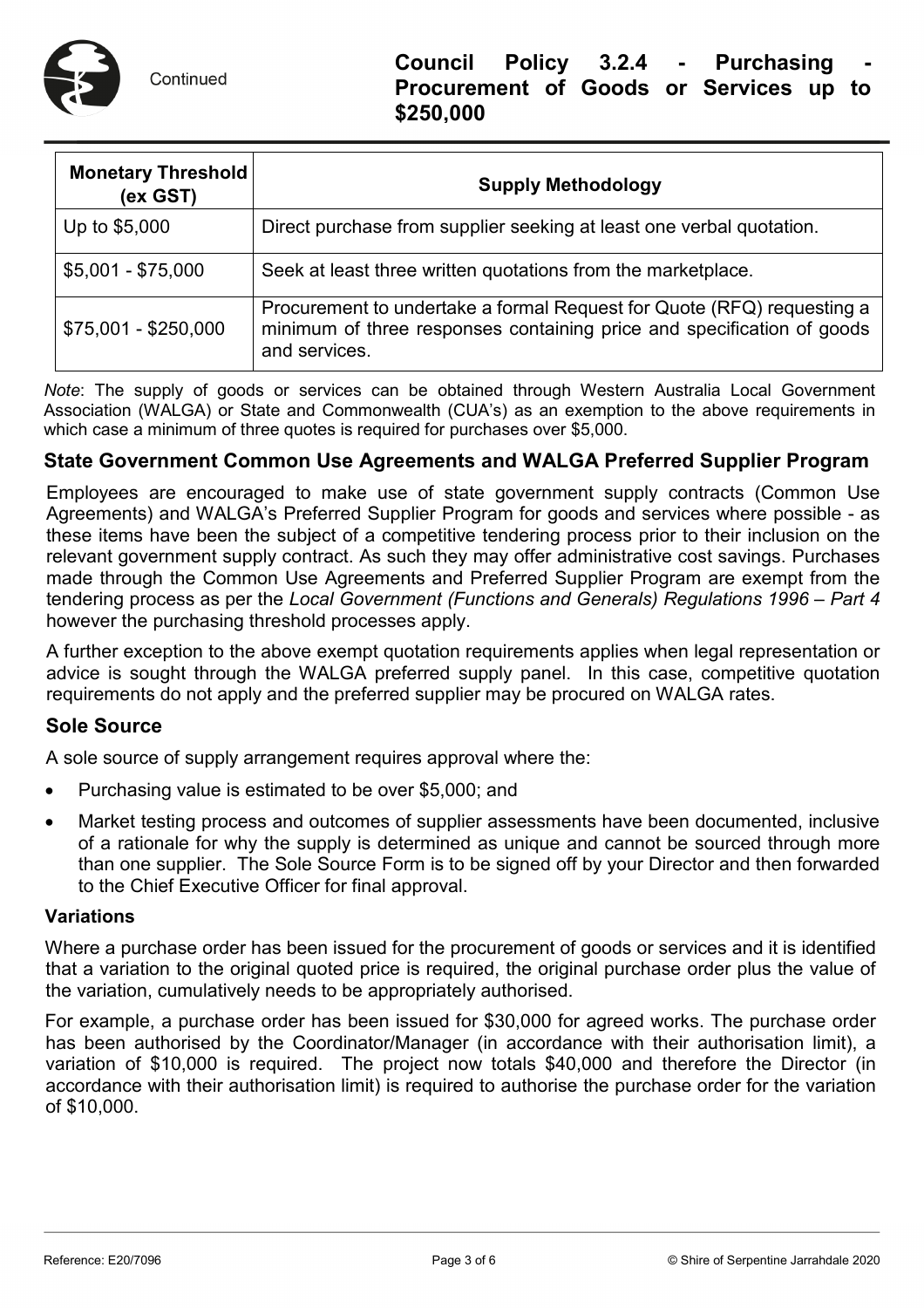

Continued

#### **Sustainable Procurement**

The Shire is committed to implementing sustainable procurement by providing a preference to suppliers that *demonstrate* sustainable business practices (social advancement, environmental protection and local economic benefits).

The Shire will embrace Sustainable Procurement by applying the value for money assessment to ensure that whenever possible our suppliers demonstrate outcomes that contribute to improved environmental, social and local economic outcomes. Sustainable Procurement can be demonstrated as being internally focussed (i.e. operational environmental efficiencies or employment opportunities and benefits relating to special needs), or externally focussed (i.e. initiatives such as corporate philanthropy).

#### **Repetitive Purchases**

In making regular or repetitive purchases for the same goods or services, officers should be conscious of the potential for the annual purchases of the same, or a similar kind, to accumulate to an amount in excess of the tender threshold (currently above \$250,000). Where this repetitive purchasing issue is relevant and such occurrence is subsequently identified, officers should take appropriate actions to ensure that future purchases for these items are progressed in accordance with the requirements to obtain tenders as per the *Local Government (Functions and General) Regulations 1996*.

#### **Anti-Avoidance**

The anti-avoidance provision Regulation 12 of the Function and General Regulations states that intentionally creating multiple contracts or purchase orders in order to avoid having to tender the supply is a breach of the regulation provisions and is not permitted.

Officers are to ensure that consideration must be given to the total value of the purchase. Where that total value is equal to, or in excess of the value at which tenders must be invited, a tender process shall be commenced.

#### **Exemptions**

A Purchase Order is unnecessary in the case of the following:

- a) Fees and payment due under any Act of Parliament;
- b) Insurances;
- c) Payments made through payroll;
- d) Fees and payments that are statutory, this includes bank fees;
- e) Other statutory damages, infringements and penalties;
- f) Loan repayments;
- g) Freight and postal charges and fuel cards;
- h) Goods purchased from petty cash;
- i) Payments made under any Award binding upon the Council;
- j) Licences and rights of copyright payment of which is not avoidable at law;
- k) Awards against the Council by a court of law for damages, penalties and royalties;
- l) Payments for subscriptions and publications;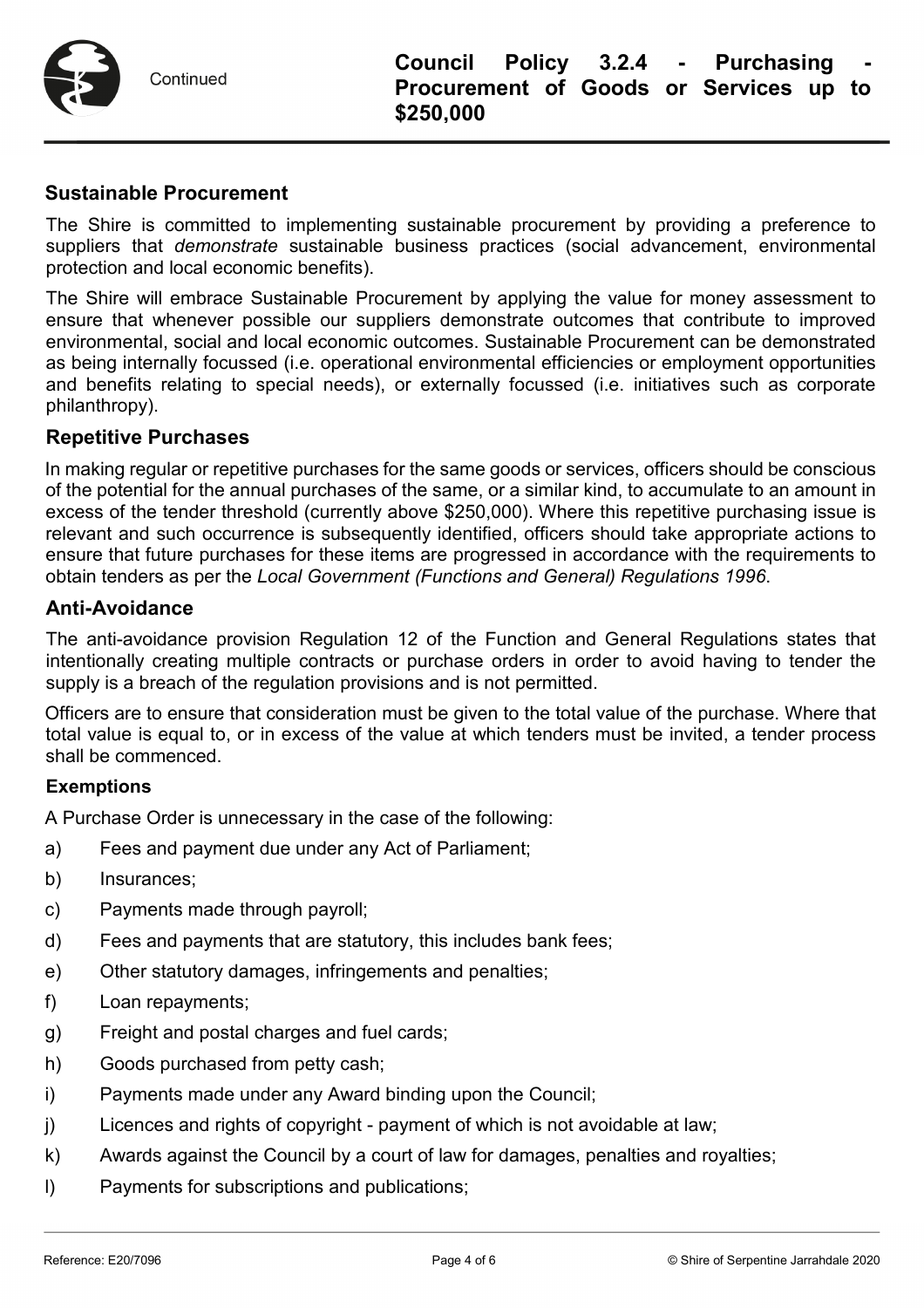

- m) Credit card payment requests;
- n) Refunds and reimbursements;
- o) If an emergency situation arises after hours, as determined by a Shire officer on call; and
- p) Utilities.

#### **Authorising Purchase Orders & Invoices**

A Requisition and Purchase order is to be raised and approved prior to any commitment to purchases on behalf of the Shire for all purchases of goods and services except where the Shire has determined that exemptions apply. Purchase orders must include details of the goods or services to be purchased, delivery information, estimated, contracted or quoted prices, references to contracts or successful quotations, and any other information relevant to that purchasing activity.

#### **Records Management**

All records associated with direct purchasing must be recorded and retained. This includes:

- Quotation documentation;
- Internal documentation: and
- Order forms and requisitions.

Record retention shall be in accordance with the minimum requirements of the *State Records Act 2000* and the Shire's Business Operating Procedure (BOP) 2.3.0 – Employees Record Keeping Requirements.

#### **Purchasing Policy Non-Compliance**

Purchasing Activities are subject to financial and performance audits, which review for compliance with legislative requirements and also compliance with the Shire's policies and procedures.

A failure to comply with the requirements of this policy will be subject to investigation, with findings to be considered in context of the responsible person's training, experience, seniority and reasonable expectations for performance of their role.

Where a breach is substantiated, it may be treated as:

- An opportunity for additional training to be provided;
- A disciplinary matter, which may or may not be subject to reporting requirements under the *Public Sector Management Act 1994*; and
- Misconduct in accordance with the *Corruption, Crime and Misconduct Act 2003*.

# **Definitions**

Not applicable

#### **Relevant Policies/Council Documents**

- Strategic Community Plan 2017 2027
- WALGA Purchasing and Tendering Guidelines
- Council Policy 3.2.5 Procurement of Goods or Services through Public Tendering
- Business Operating Procedure (BOP) 3.1.0 Employees Record Keeping Requirements
- Business Operating Procedure (BOP) Authorisation to Issue Purchase Requisitions